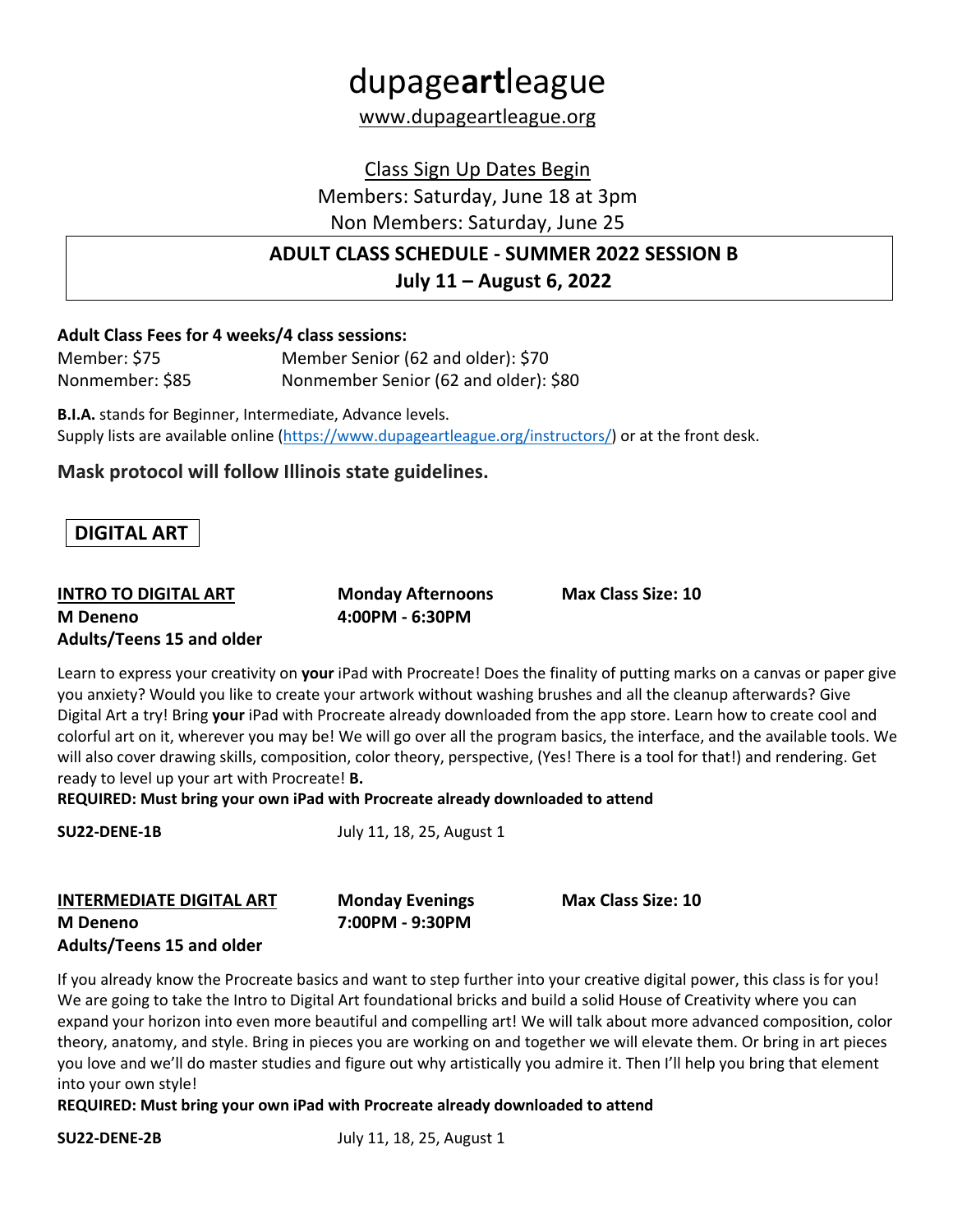## **COLORED PENCIL MAGIC Monday Evenings Max Class Size: 10 M Bucholz 7:00PM - 9:30PM**

This medium is so versatile and portable. Colored pencils can be used to draw fine details and layered with multiple colors that will render beautiful painterly results. Pen and ink as well as watercolor pencils will be available in class for you to try. For faster results, a toned or colored paper can be used. Guidance will be given on how to start a drawing and steps to take along the way to bring your artwork to completion. **B.I.A.**

| <b>SU22-BUCH-1B</b>                                         | July 11, 18, 25, August 1                  |                           |
|-------------------------------------------------------------|--------------------------------------------|---------------------------|
| <b>COLORED PENCIL MAGIC</b><br>M Bucholz                    | <b>Wednesday Mornings</b><br>9:30AM - Noon | <b>Max Class Size: 10</b> |
| This is the same class as on Monday evenings. <b>B.I.A.</b> |                                            |                           |
| SU22-BUCH-2B                                                | July 13, 20, 27, August 3                  |                           |
| <b>CREATIVE WATERCOLOR PENCIL</b><br>P McGahan              | <b>Monday Mornings</b><br>9:30AM - 11:15AM | <b>ZOOM</b>               |

**Adults and Teens 15 and older**

**NOTE: THIS CLASS IS BEING HELD VIA ZOOM.** Water-soluble colored pencils provide unique opportunities for expressing ourselves artistically. Used dry, they allow incredible detail and precision, or use them wet for a spontaneous, fluid look. Let's explore creative possibilities using this flexible, fun medium. We'll try a number of techniques with an option to combine them with watercolor paints and other possibilities for those who choose to. Whether you're new to this media or you've taken previous classes, I hope you'll find something new to love about water-soluble colored pencils. Join us as we focus on natural subjects to explore watercolor pencils in some fresh, exciting ways! **B.I.A.** 

#### **IMPORTANT: IF YOU REGISTER FOR THIS CLASS PLEASE SEND YOUR NAME VIA EMAIL TO: peggyart@comcast.net in order to receive ZOOM link invitation and pre-class information.**

If you don't have a Zoom account, it is free and sign up is easy. New Zoom users before the class starts go to https://zoom.us/ on your computer, tablet, or phone and click on "Sign Up, It's Free" button. Download the App and answer a few questions to create your account.

| THIS IS URBAN SKETCHING | <b>Saturday Mornings</b> | <b>Max Class Size: 15</b> |
|-------------------------|--------------------------|---------------------------|
| W Douglas               | 10:00AM - Noon           |                           |

**Z-SU22-MCGA-1B** July 11, 18, 25, August 1

### **Adults and Teens 15 and older**

What is urban sketching and how is it unique from other types of drawing? Students will discover this form of on location drawing and explore areas that include architecture, landscaping, people/animals and vehicles from direct observation. Classes will include demos, experimentation with tools/materials, individual guidance/support, and critiques in a friendly environment. Students will need to do some light walking to nearby locations. **B.I.A.**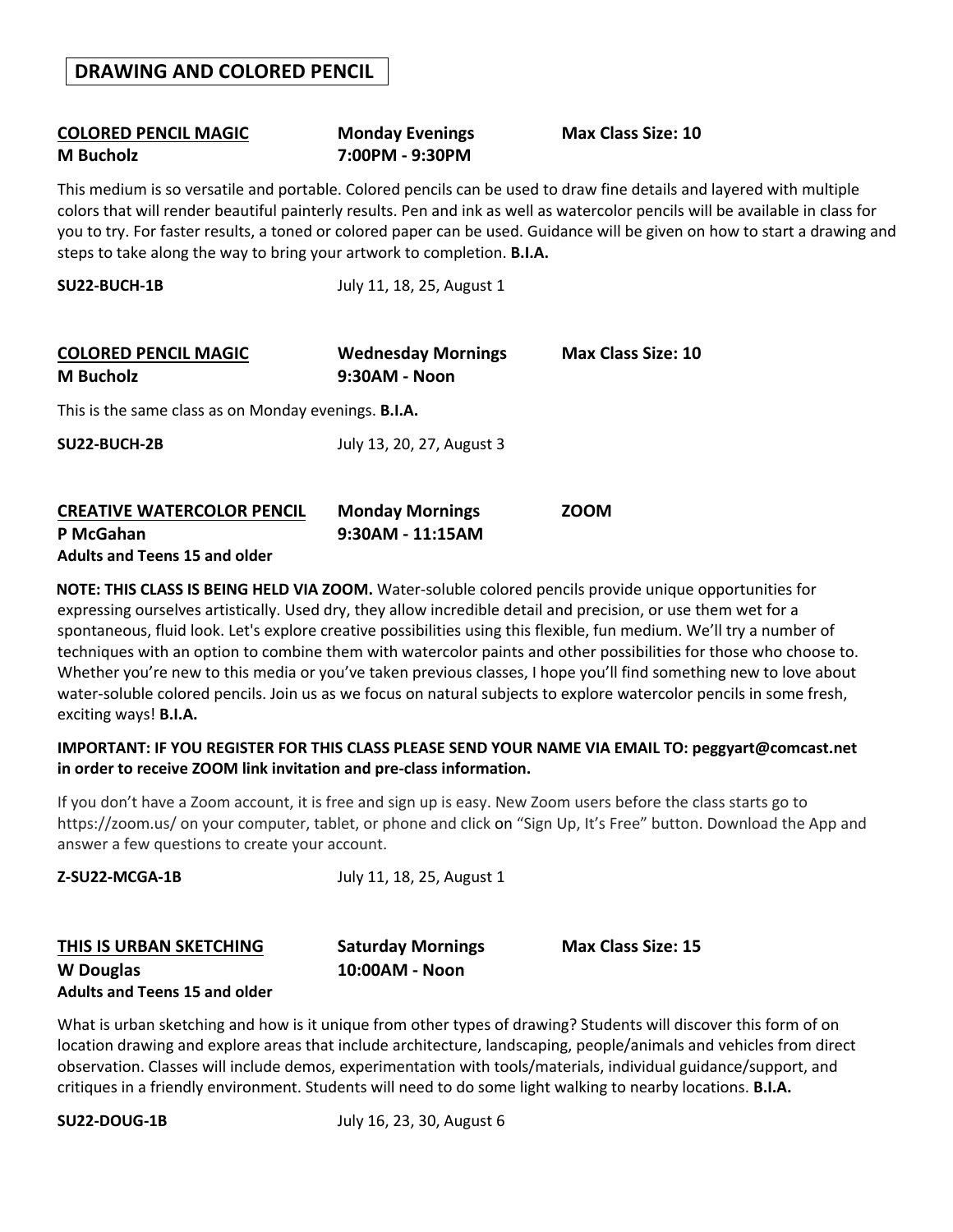#### **FUN WITH CREATIVITY AND ART MATERIALS Thursday Mornings Max Class Size: 10 C Abramofsky 9:30AM - Noon**

Come, experiment, explore, push the boundaries, and ignite your fun, creative side while making art. You pick the materials and techniques or work from some of my suggestions and I'll be there to guide you along the way. You can work solo or bring a friend and work together on a project. Options include using graphite pencils, India Ink, simple mold making and/or easy printing. **B.I.**

**SU22-ABRA-1B** July 14, 21, 28, August 4

#### **FRONT STREET ART SALON Friday Mornings No Instructor 9:30AM - Noon**

**\$5 per class** Drop in and join our community dedicated to exploring our artistic ideas, providing support and peer critiques. We welcome and encourage those of varied skills and media. Our group is dedicated to exploring our artistic ideas in an open-minded community. We enjoy the camaraderie of others as we pursue our artistic goals. **B.I.A.**

**DROP IN \$5 PER CLASS** July 15, 22, 29, August 5

#### **OIL PAINTING**

**M Hall 12:30PM - 3:00PM**

**OIL PAINTING Tuesday Afternoons Max Class Size: 15**

We work on individual goals in a relaxed setting emphasizing composition and color theory. Work from your own photos or ones provided by instructor. Come and have fun learning this very forgiving media. **B.I.A.**

**SU22-HALL-1B** July 12, 19, 26, August 2

#### **OIL PAINTING: FUN TECHNIQUES Wednesday Afternoons Max Class Size: 10 C Hughes 1:00PM – 3:30PM**

Come oil or acrylic paint with us whether you're new to painting or rusty or just would like to join a creative and fun class. Bring your own photo, be it a landscape, animal, still life, person, or use your imagination. We will apply basic techniques of composition, color, tones, and styles to create your own unique work of art. We will work at a pace to your own skills set to allow you to get the confidence and the joy of painting. **B.I.A.**

**SU22-HUGH-1B** July 13, 20, 27, August 3

#### **OLD MASTERS OIL PAINTING Thursday Evenings Max Class Size: 15 J Zarinelli 7:00PM - 9:30PM**

Oil painting does not have to be intimidating, even in the style of the great masters. This class will teach you both basic and advanced techniques in a fun and enlightened way! We will use walnut oil paints with no need for harmful solvents. **B.I.A.**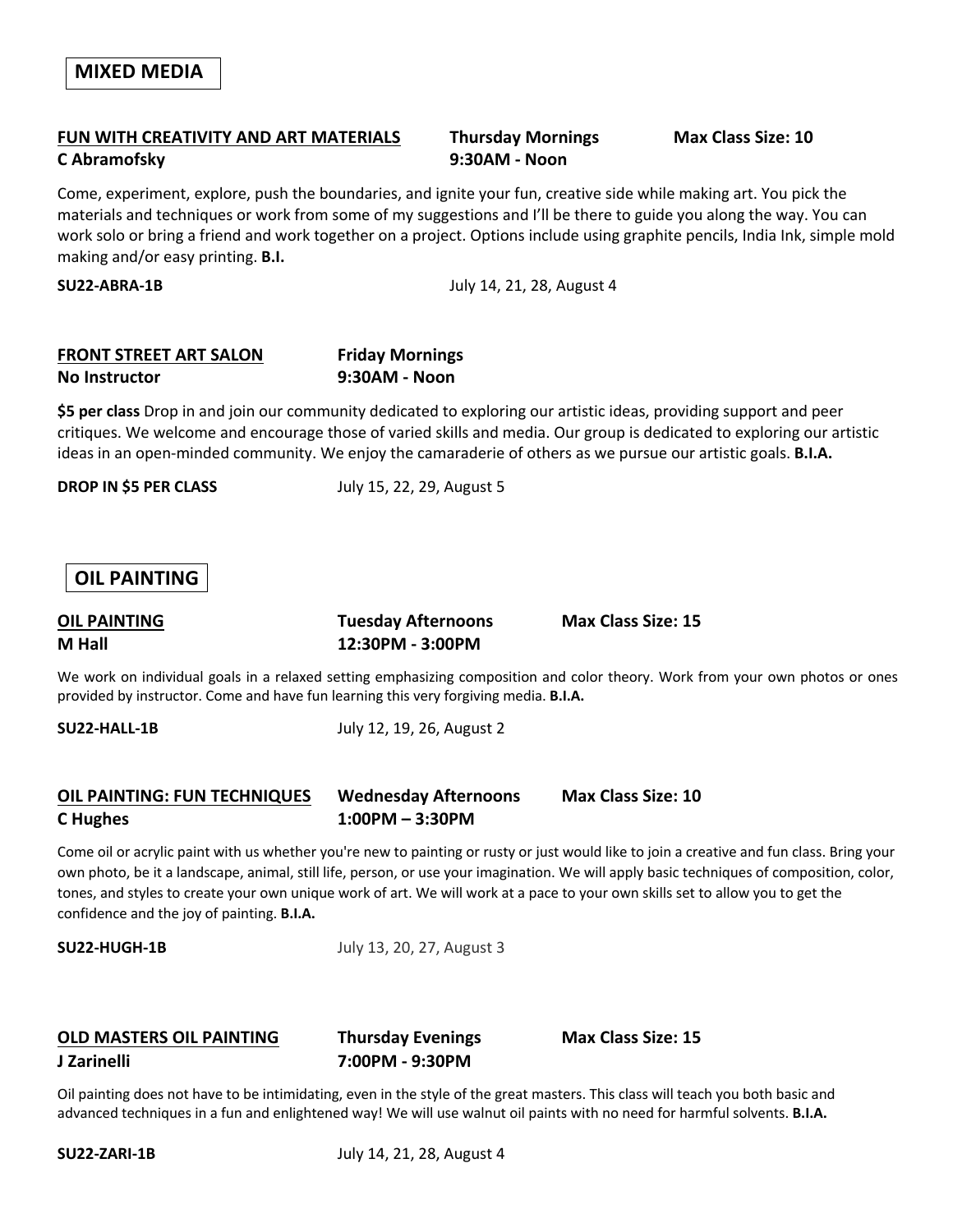#### **PAINTING WITH PASTELS Wednesday Mornings Max Class Size: 15 E Rottsolk 9:30AM - Noon**

**Intermediate and Advanced** painters spend a morning playing with color, studying highlights, and shadows. Soft pastels provide an immediacy and purity of color that encourages such exploration. Work from your own references, but remember these images are just the starting point on your journey of creativity and personal style. **I.A.**

**SU22-ROTT-1B** July 13, 20, 27, August 3

### **PAINTING WITH PASTELS Wednesday Afternoons Max Class Size: 15 E Rottsolk 12:30PM - 3:00PM**

Beginners, Intermediate, and Advanced painters spend an afternoon playing with color, studying highlights, and shadows. Soft pastels provide an immediacy and purity of color that encourages such exploration. Work from your own references, but remember these images are just the starting point on your journey of creativity and personal style. **B**.**I.A**

**SU22-ROTT-2B** July 13, 20, 27, August 3

#### **PRINTMAKING**

#### **PRINTMAKING: INTRODUCTION TO RELIEF PRINTS Thursday Evenings Max Class Size: 10 B Calvert 7:00PM - 9:30PM**

Students will learn techniques of relief Printmaking. We will cover history, tools, inks, paper, plate/blocks, and the printing process. Students will carve and print wood block reliefs in class. The goal is for students to gain skills and confidence to produce images by hand printing. **b.i.a.**

**\$15 fee for supplies payable to the teacher.** Students can determine as they proceed if they want to invest for future creations.

**SU22-CALV-1B** July 14, 21, 28, August 4

#### **WATERCOLOR**

#### **DISCOVER WATERCOLOR: BOLD, LOOSE, AND FUN Monday Afternoons Max Class Size: 15 D Danielson 1:00PM - 3:30PM**

This class is designed for both the beginner and the intermediate student who is ready to explore and discover watercolors by first setting a secure foundation of skills and techniques, then striving for a personal artistic statement. Values, color and compositions will be covered. Classes will include demos, individual guidance, support and critiques in a friendly environment. Supply list available at front desk or online (https://www.dupageartleague.org/instructors/). **B.I.A.**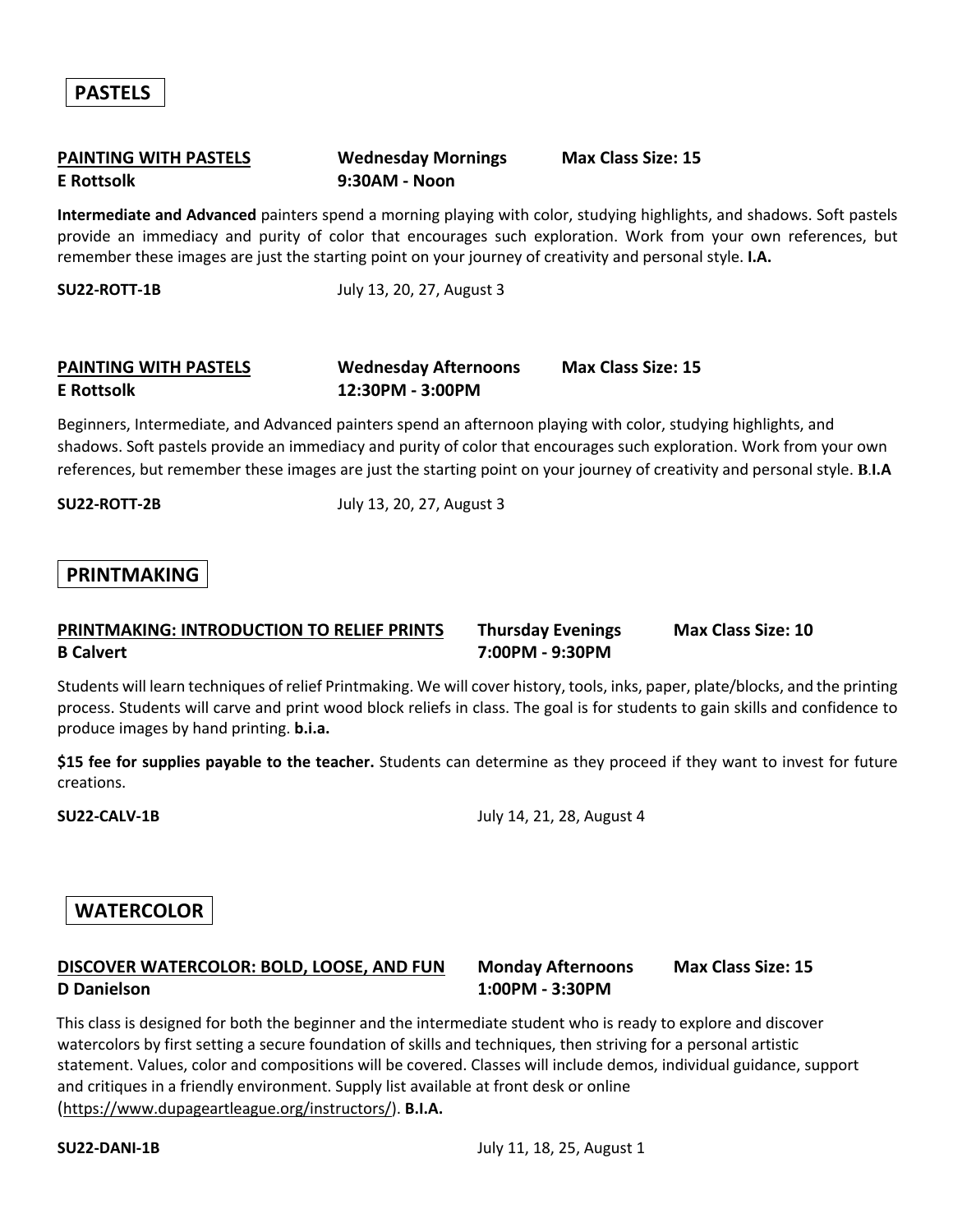#### **WATERCOLOR FOR ALL LEVELS Monday Mornings Max Class Size: 10 K Wahlgren 9:30AM - Noon**

Watercolor does not have to be muddy or mysterious. The basics will be covered from setting up the paint box to painting techniques. This class is both for beginners and the continuing student who wants to review and strengthen basic skills. Projects will include fruit, flowers, and landscapes. **B.I.A**

| SU22-WAHL-1B                                          | July 11, 18, 25, August 1                   |                           |
|-------------------------------------------------------|---------------------------------------------|---------------------------|
| <b>WATERCOLOR FOR ALL LEVELS</b><br><b>K</b> Wahlgren | <b>Monday Afternoons</b><br>1:00PM - 3:30PM | <b>Max Class Size: 10</b> |

This is the same class as on Monday mornings. **B.I.A.**

**SU22-WAHL-2B** July 11, 18, 25, August 1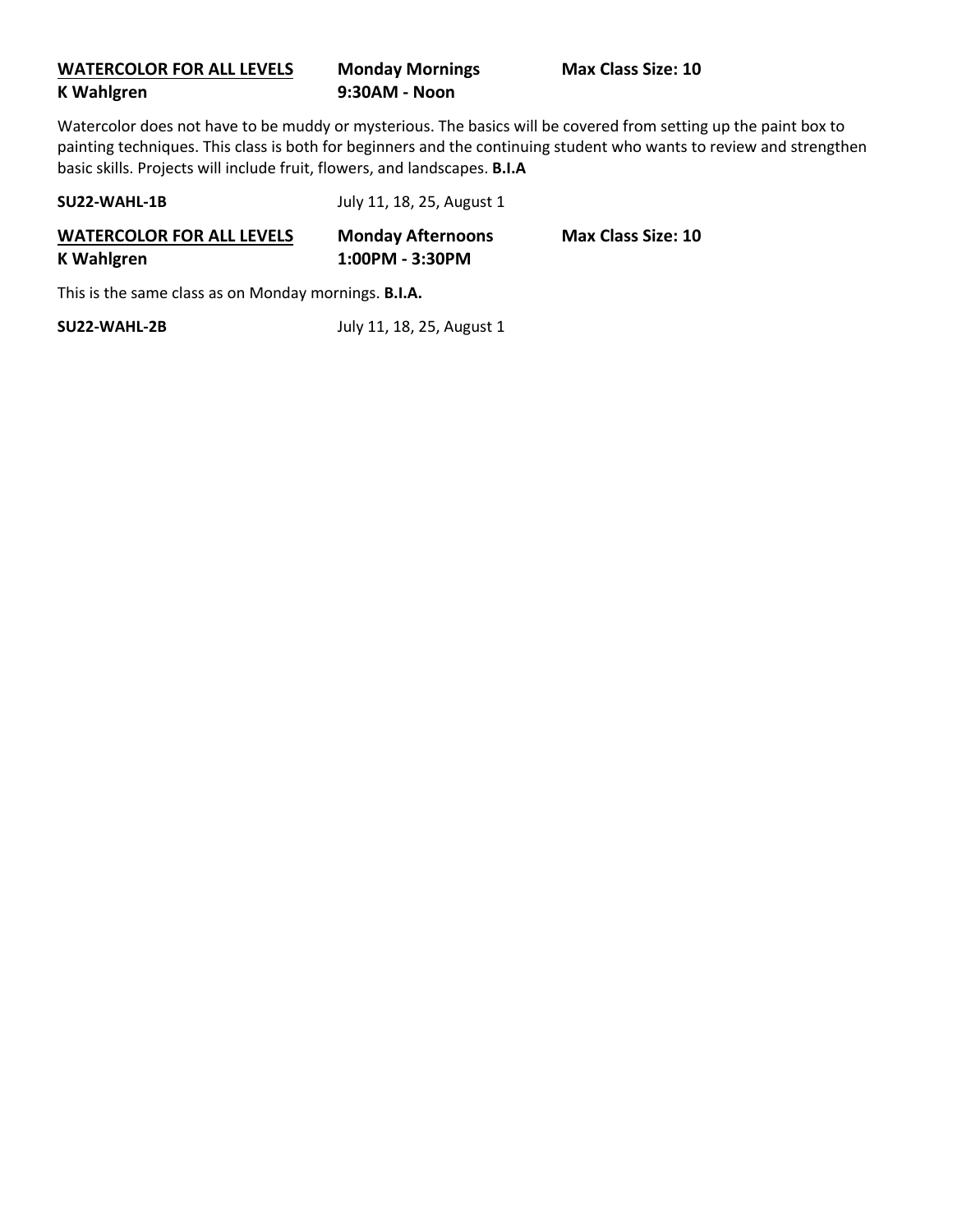### **AT A GLANCE CLASS SCHEDULE ADULT CLASSES SUMMER 2022 SESSION B JULY 11 – AUGUST 6, 2022**

|                  | <b>MORNING</b>                | <b>AFTERNOON</b>                 | <b>LATE</b>                 |
|------------------|-------------------------------|----------------------------------|-----------------------------|
|                  |                               |                                  | AFTERNOON/EVENING           |
| <b>MONDAY</b>    | <b>CREATIVE WATERCOLOR</b>    | <b>DISCOVER WATERCOLOR:</b>      | <b>INTRO TO DIGITAL ART</b> |
|                  | PENCIL - via ZOOM             | <b>BOLD, LOOSE, AND FUN</b>      | Deneno (Max: 10)            |
|                  | Peggy McGahan (Max: 10)       | Danielson (Max: 15)              | 4:00pm-6:30pm               |
|                  | <b>WATERCOLOR FOR ALL</b>     | <b>WATERCOLOR FOR ALL LEVELS</b> | <b>INTERMEDIATE DIGITAL</b> |
|                  | <b>LEVELS</b>                 | Wahlgren (Max: 10)               | <b>ART</b>                  |
|                  | Wahlgren (Max: 10)            |                                  | Deneno (Max: 10)            |
|                  |                               |                                  | 7:00pm-9:30pm               |
|                  |                               |                                  | <b>COLORED PENCIL</b>       |
|                  |                               |                                  | <b>MAGIC</b>                |
|                  |                               |                                  | Bucholz (Max: 10)           |
|                  |                               |                                  | 7:00pm-9:30pm               |
| <b>TUESDAY</b>   |                               | <b>OIL PAINTING</b>              |                             |
|                  |                               | Hall (Max: 15)                   |                             |
| <b>WEDNESDAY</b> | <b>COLORED PENCIL MAGIC</b>   | PAINTING WITH PASTELS            |                             |
|                  | Bucholz (Max: 10)             | Rottsolk (Max: 15)               |                             |
|                  | PAINTING WITH PASTELS         |                                  |                             |
|                  | Rottsolk (Max: 15)            |                                  |                             |
| <b>THURSDAY</b>  | FUN WITH CREATIVITY AND       |                                  | <b>PRINTMAKING:</b>         |
|                  | <b>ART MATERIALS</b>          |                                  | <b>INTRODUCTION TO</b>      |
|                  | Abramofsky (Max: 10)          |                                  | <b>RELIEF PRINTS</b>        |
|                  |                               |                                  | Calvert (Max: 10)           |
|                  |                               |                                  | 7:00pm-9:30pm               |
|                  |                               |                                  | <b>OLD MASTERS OIL</b>      |
|                  |                               |                                  | <b>PAINTING</b>             |
|                  |                               |                                  | Zarinelli (Max: 15)         |
|                  |                               |                                  | 7:00pm-9:30pm               |
| <b>FRIDAY</b>    | <b>FRONT STREET ART SALON</b> |                                  |                             |
|                  | Drop In \$5 per class         |                                  |                             |
|                  |                               |                                  |                             |
| <b>SATURDAY</b>  |                               | <b>THIS IS URBAN SKETCHING</b>   |                             |
|                  |                               | Douglas (Max: 15)                |                             |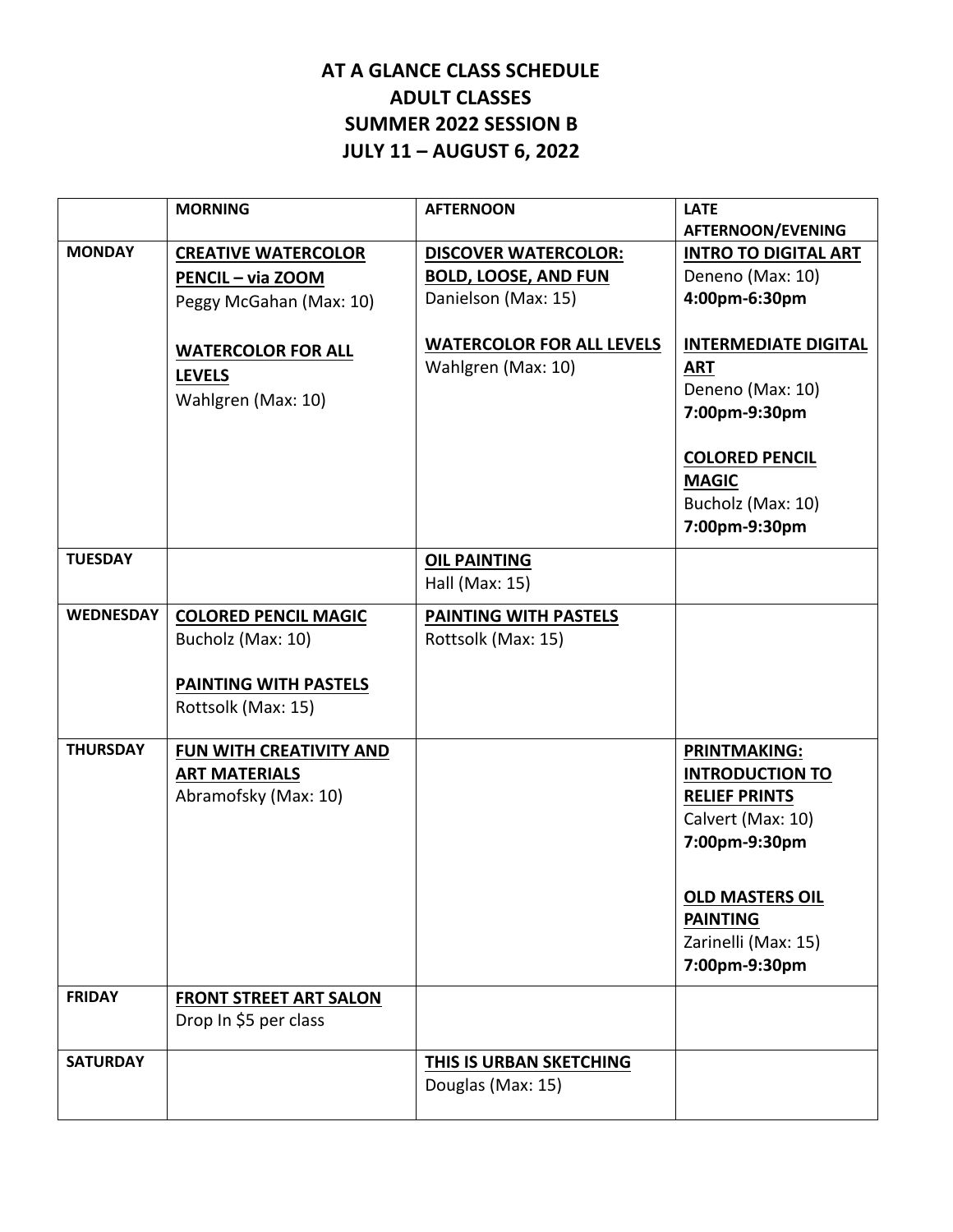### **REGISTRATION AND PAYMENT**

**Full payment is due at the time of registration prior to the first class. No class registration will be accepted without full payment.** 

**Online registration**: Credit Card only. Available anytime.

**In person registration:** Credit card, Cash, or Check. Only available Monday through Friday 9:00am-5:00pm, Saturday 9:00am -2:00pm

**Phone registration:** Credit Card only. Call 630-653-7090 on Monday through Friday 9:00am-5:00pm, Saturday 9:00am -2:00pm.

**Mail registration:** Credit Card or Check

**MISSED CLASS**: Classes are sold as a full session and refunds will not be issued for any missed class. A missed class may be made up in other classes and times taught by the same teacher at the discretion of the instructor. Any student whose schedule will cause them to miss a significant number of classes in a session, may buy single classes at \$25 each on the day of the class, that is if the class is not full and with instructor approval.

**REFUND POLICY AND CANCELLATIONS:** Refunds will be made only if cancellation is made 5 business days prior to the first class. There will be a \$5 charge for processing a refund. Classes with insufficient enrollment will be canceled. All refunds will be sent through the mail. DPAL reserves the right to change dates, cancel, postpone, split, or combine classes.

**TRANSFERRING CLASSES:** Class registrations cannot be transferred from one class to another. Although students can cancel class registration and ask for a refund as long as cancellation occurs 5 days or more before the class begins and then select and pay for another class to replace it. There will be a \$5 processing fee for refund requests.

**FINANCIAL ASSISTANCE:** Scholarships are available for those in financial need. Contact us for further information or to request a form. DPAL offers a \$5 discount on class fee to senior citizens (62 years and older). Board members and full time staffers receive a discount on classes.

**SCHOLARSHIPS:** Application forms are available at the DPAL front desk.

**TO PAY BY MAIL:** Complete and mail this form with a check payable to the DuPage Art League. Include your name, address, and phone number. If the application is for a child, include the child's age. Mail completed form and check to: DuPage Art League, 218 West Front Street, Wheaton, Illinois 60187.

|                             | STUDENT NAME                                                                                                    |  |           |
|-----------------------------|-----------------------------------------------------------------------------------------------------------------|--|-----------|
|                             |                                                                                                                 |  | STATE ZIP |
|                             |                                                                                                                 |  |           |
|                             | CLASS TITLE/ TEACHER AND THE RESIDENCE OF THE RESIDENCE OF THE RESIDENCE OF THE RESIDENCE OF THE RESIDENCE OF T |  |           |
| CIRCLE SESSION: A B C COST: |                                                                                                                 |  |           |
|                             |                                                                                                                 |  |           |
|                             | <b>Adult Class Fees for 4 week/4 class session:</b>                                                             |  |           |
|                             | Member: \$75 Member Senior (62 and older): \$70                                                                 |  |           |
|                             | . 122                                                                                                           |  |           |

Nonmember: \$85 Nonmember Senior (62 and older): \$80